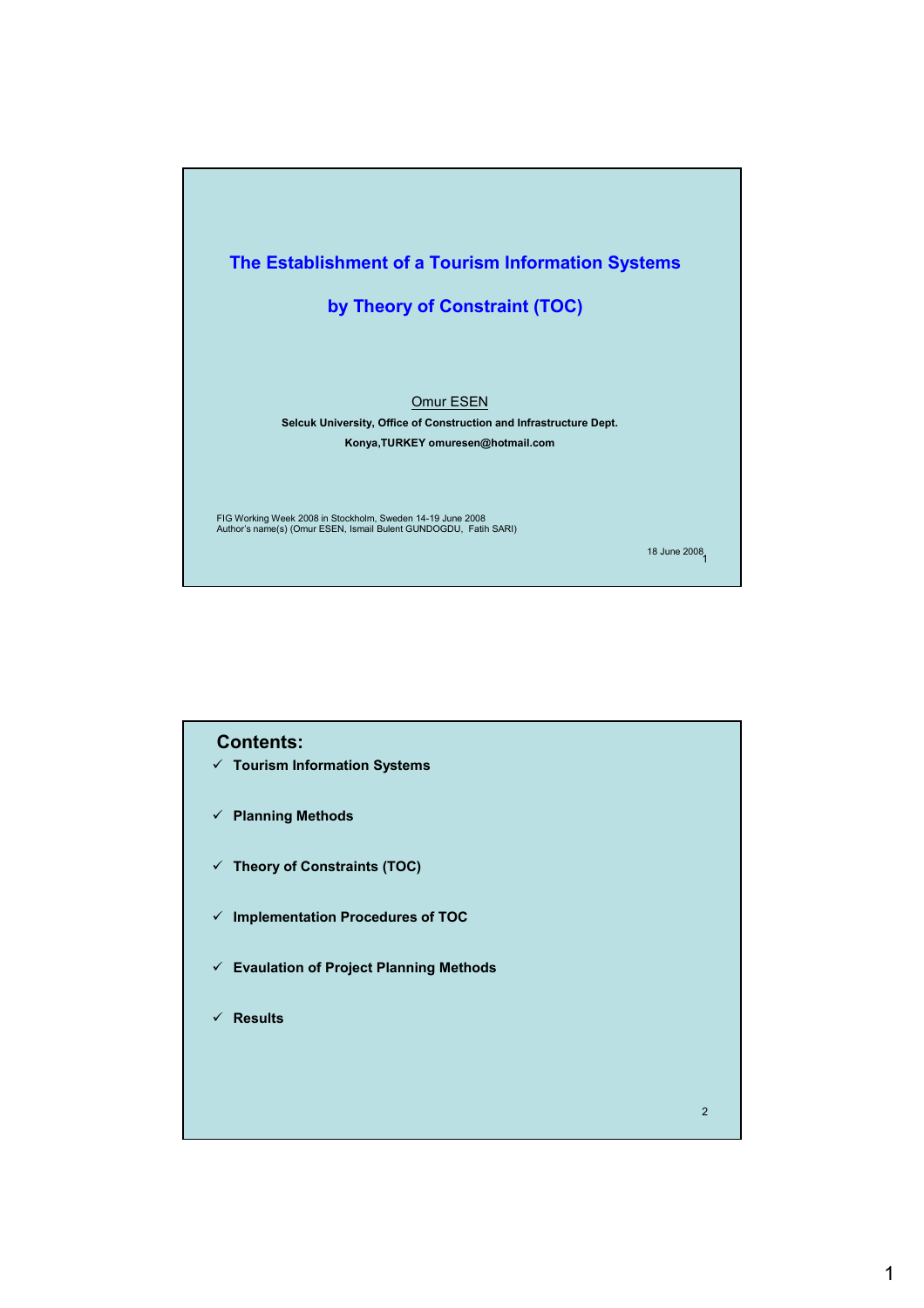

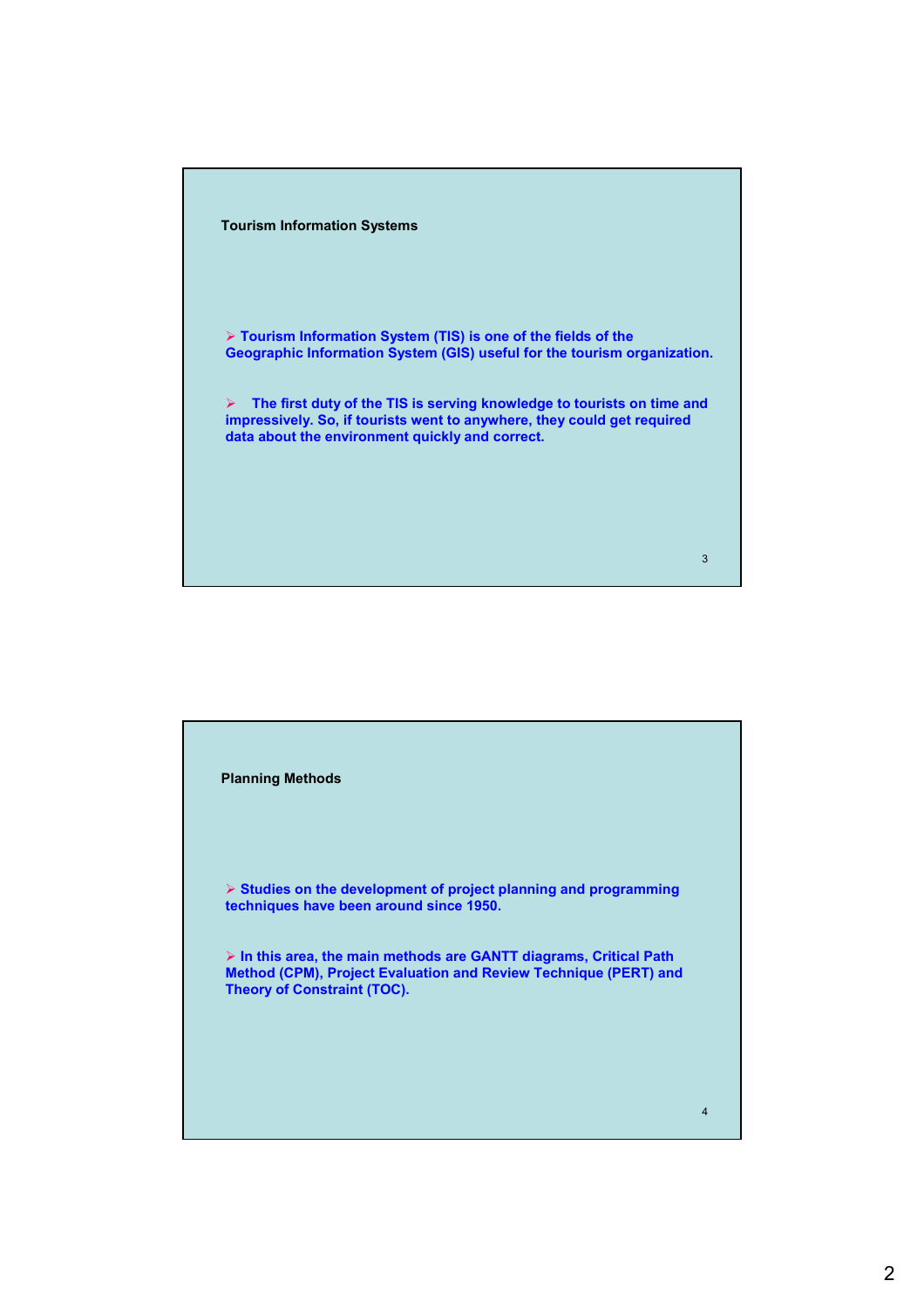

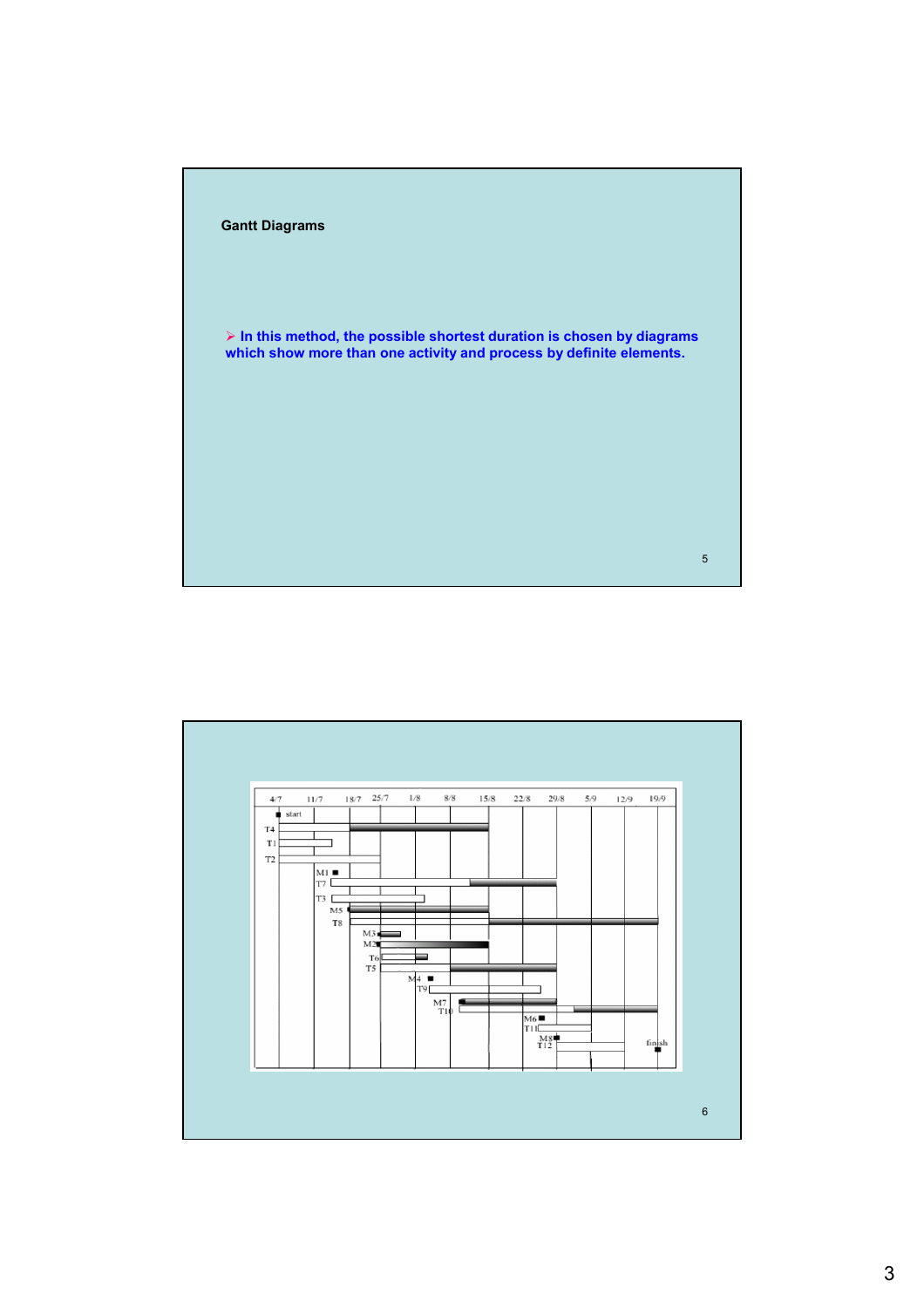

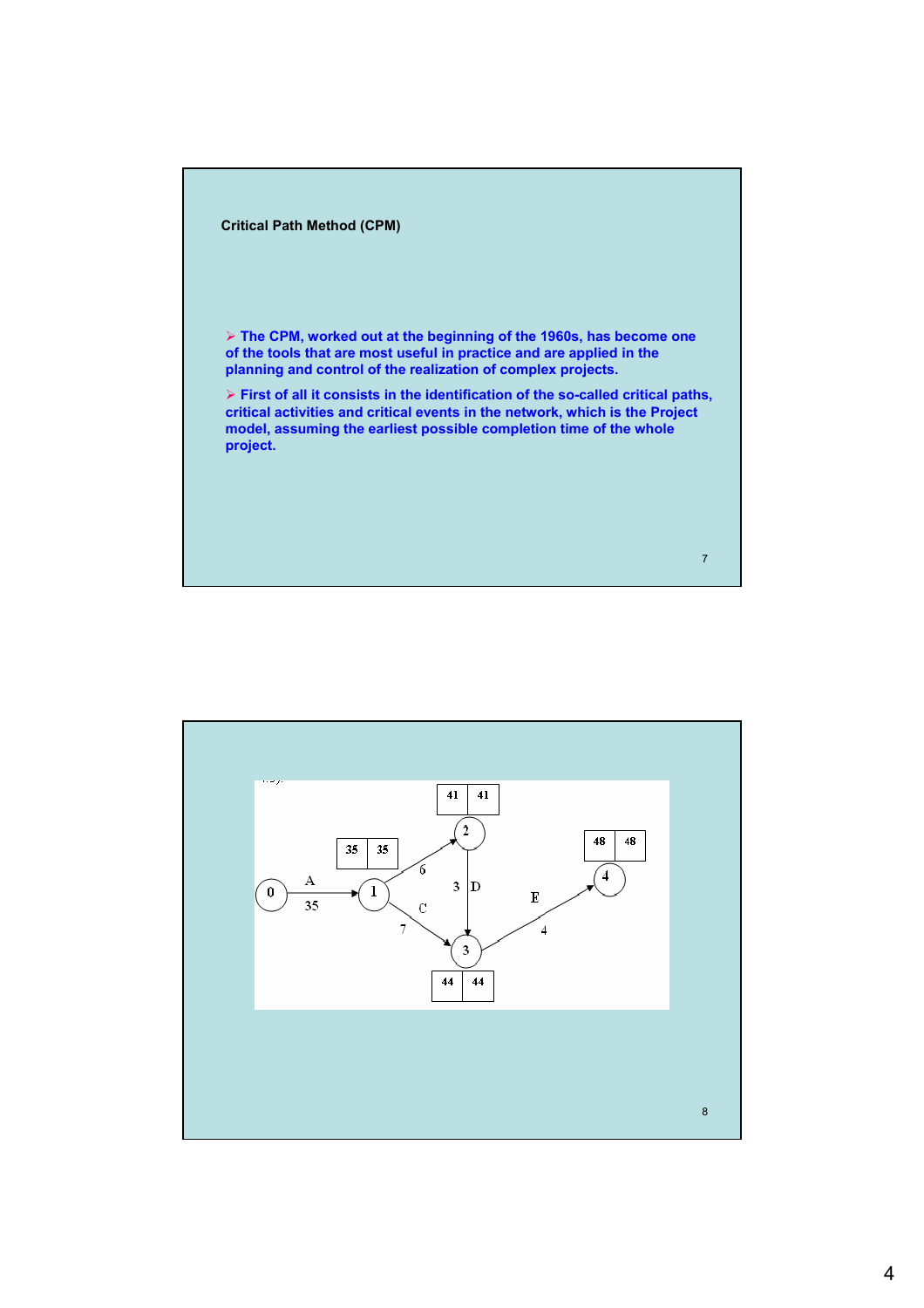

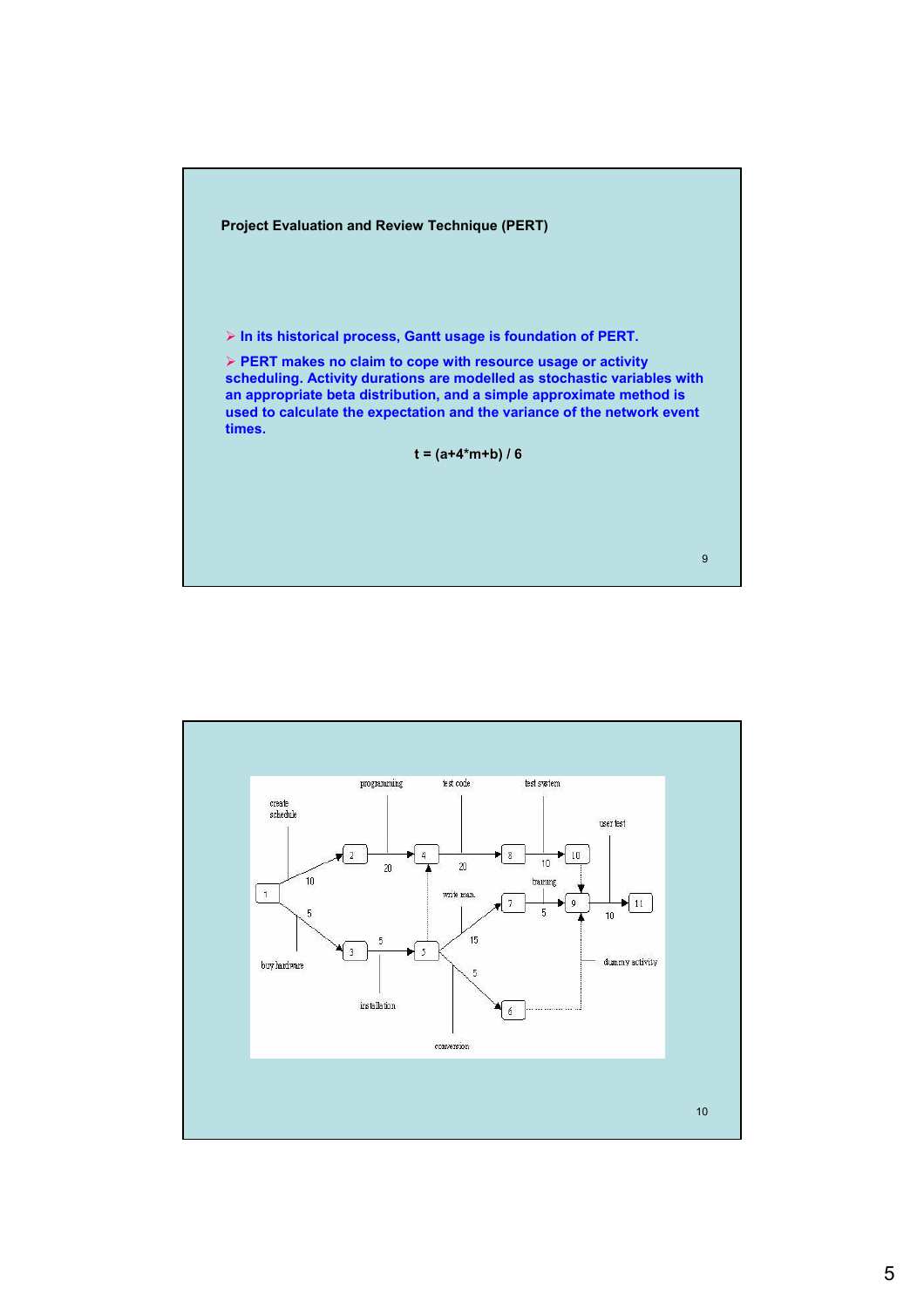

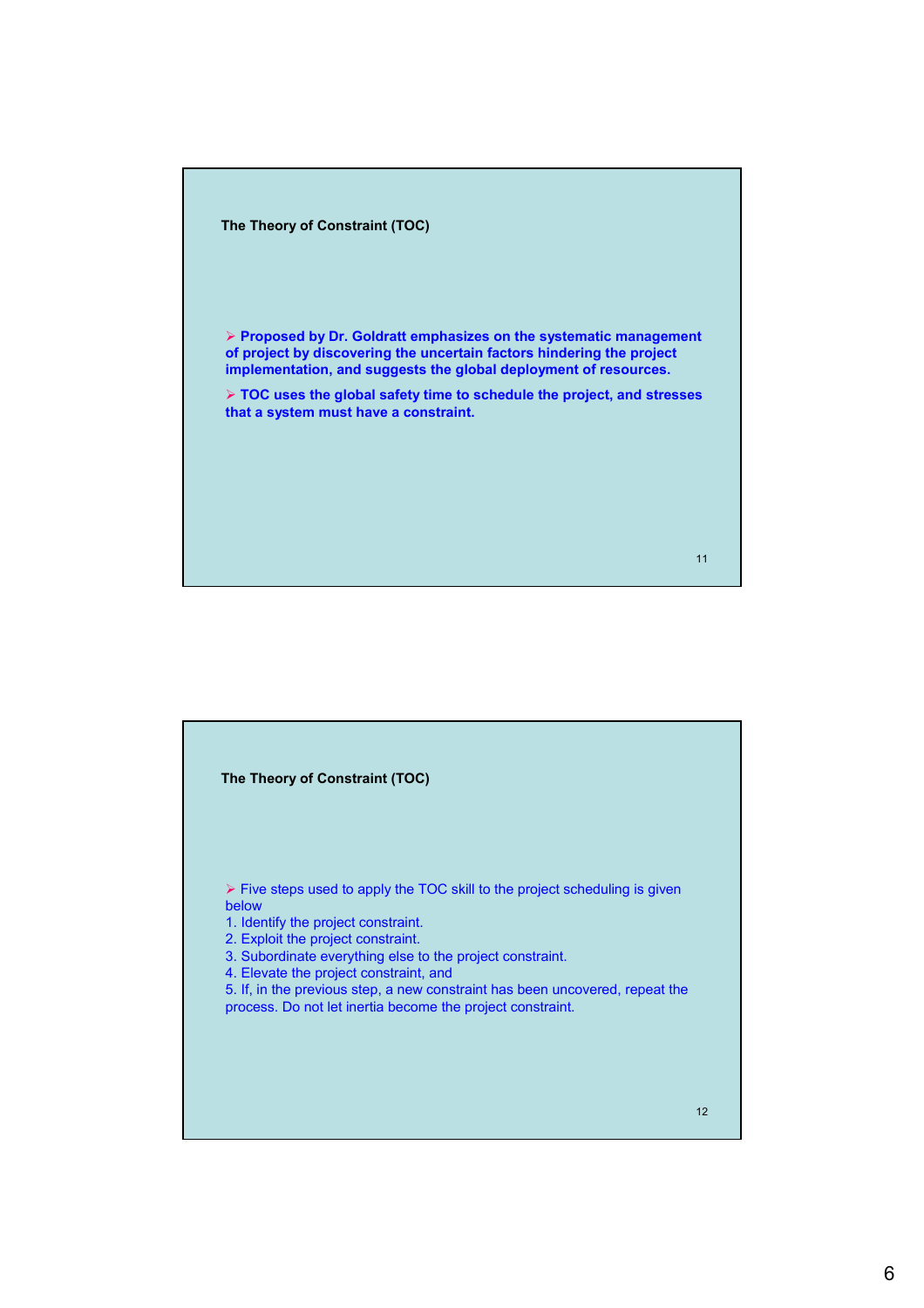

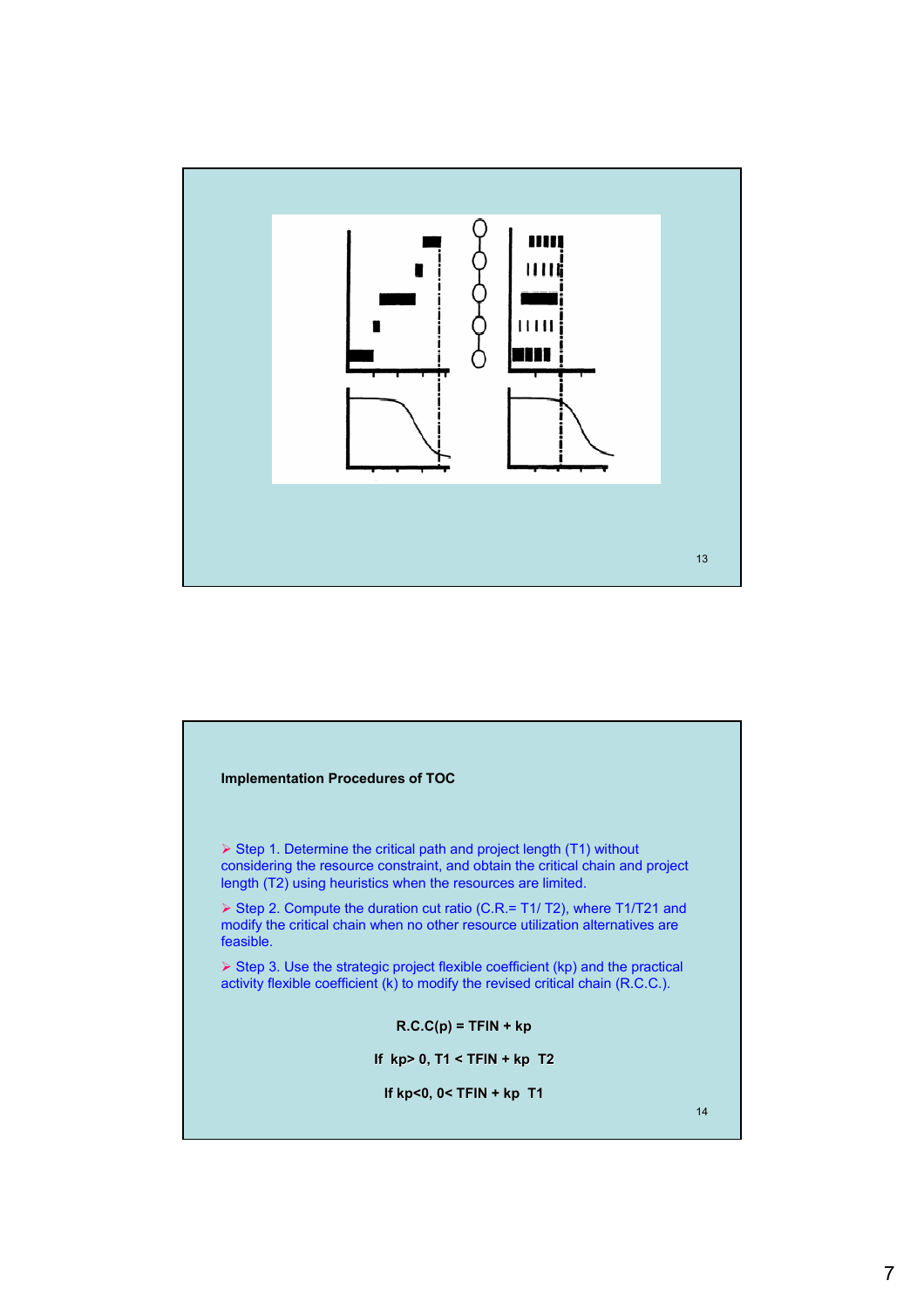

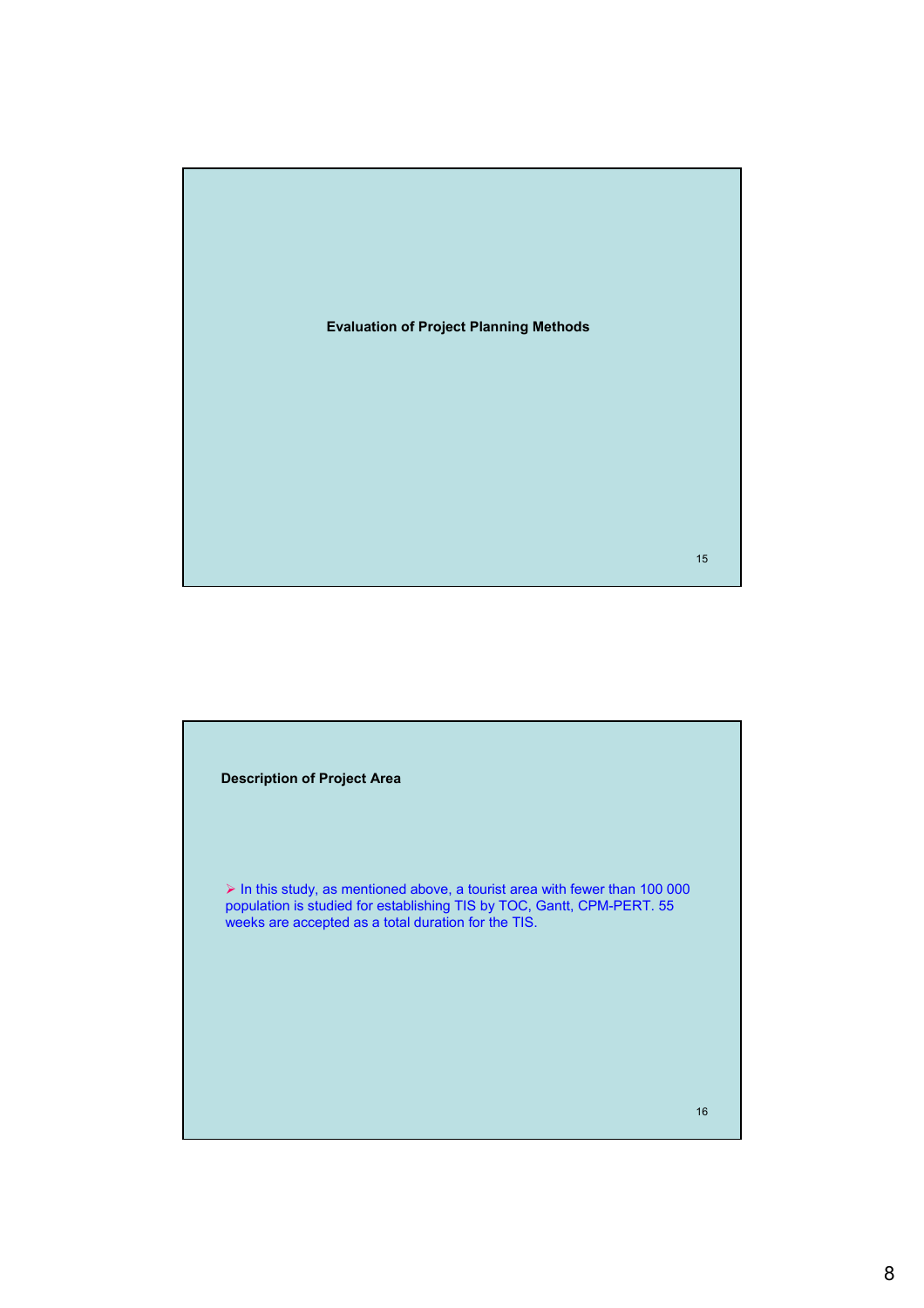| Activity | Duration                | Name of activity                       | Symbols                 | Proceeding<br>activity  | Gathered | Following               |
|----------|-------------------------|----------------------------------------|-------------------------|-------------------------|----------|-------------------------|
| number   | $\overline{\mathbf{3}}$ |                                        |                         |                         |          | activity                |
|          |                         | Taking decision<br>Technical Research  | A<br>$\overline{B}$     |                         |          | B<br>$\overline{c}$     |
| 2        |                         | Form of studying                       |                         | A                       |          |                         |
| 3        | 3                       | unit                                   | $\mathbf C$             | в                       |          | D                       |
| 4        |                         | Software research                      | $\overline{\texttt{D}}$ | $\overline{c}$          |          | $\overline{E}$          |
| 5        | 3                       | Buying software                        | $\overline{\text{E}}$   | $\overline{\mathbb{D}}$ | F        | $\overline{\mathrm{F}}$ |
| 6        | 4                       | Education                              | $\overline{\mathbf{F}}$ | Έ                       | E, G     | $\overline{G}$          |
| 7        | 8                       | Collecting of data                     | $\overline{G}$          | $\overline{\mathbf{F}}$ | F, H     | $\rm H$                 |
|          |                         | Establish<br>Photographs and           |                         |                         |          |                         |
| 8        | 4                       | image bank                             | H                       | G                       | G, I     | I                       |
| 9        | 8                       | Preparing of related<br>data for query | I                       | Н                       | H, J     | J                       |
| 10       | 4                       | Preparing intelligent<br>maps          | J                       | K                       | I, K     | K                       |
| 11       | 4                       | Design of query<br>kiosks              | K                       | J                       | J, L     | Г                       |
| 12       | 4                       | Establishment os<br>system             | L                       | K                       | K, M     | м                       |
| 13       | $\overline{4}$          | Submit of system<br>and update.        | М                       | L                       | L, M     |                         |
|          | 55 Weeks                |                                        |                         |                         |          |                         |

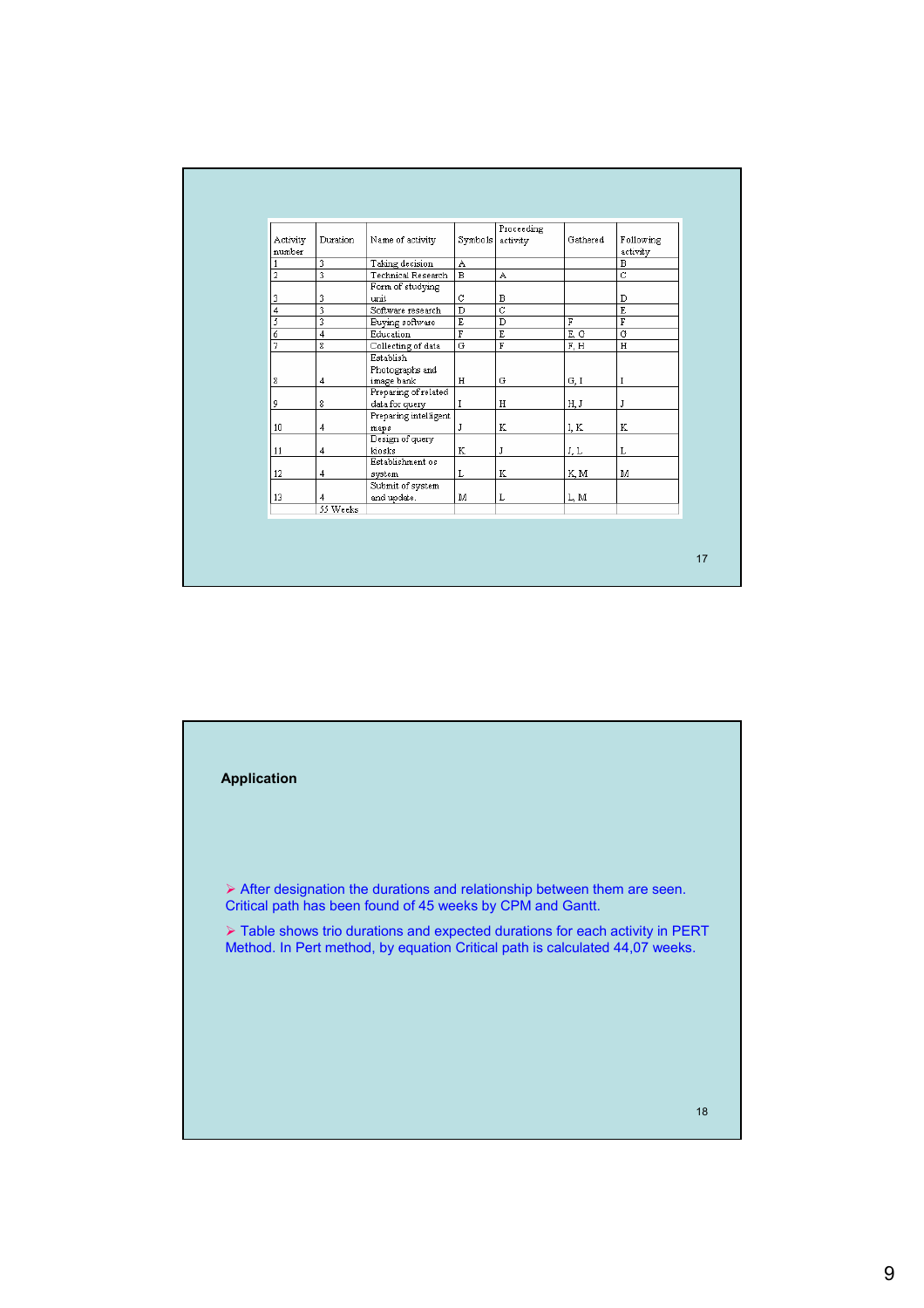| Activities              | The most optimistic<br>durations (a) | The most probable<br>durations (m) | The most<br>pessimistic<br>durations (b) | Expected durations<br>$(\mathfrak{t})$ |
|-------------------------|--------------------------------------|------------------------------------|------------------------------------------|----------------------------------------|
| Α                       | 1,43                                 | 2,00                               | 3,00                                     | 2,08                                   |
| $\overline{B}$          | 1,43                                 | 2,00                               | 3,00                                     | 2,08                                   |
| $\overline{c}$          | 1,43                                 | 2,00                               | 3,00                                     | 2,08                                   |
| D                       | 1,43                                 | 2,00                               | 3,00                                     | 2,08                                   |
| E                       | 1,43                                 | 2,00                               | 3,00                                     | 2,08                                   |
| F                       | 2,86                                 | 3,43                               | 4,00                                     | 3,43                                   |
| G                       | 5,71                                 | 6.42                               | 8,00                                     | 6,57                                   |
| $\overline{H}$          | 2,86                                 | 3,43                               | 4,00                                     | 3,43                                   |
| I                       | 5,71                                 | 6,42                               | 8,00                                     | 6,57                                   |
| J                       | 2,86                                 | 3,43                               | 4,00                                     | 3,43                                   |
| K                       | 2,86                                 | 3,43                               | 4,00                                     | 3,43                                   |
| L                       | 2,86                                 | 3,43                               | 4,00                                     | 3,43                                   |
| $\overline{\mathbb{M}}$ | 2,86                                 | 3,43                               | 4,00                                     | 3,43                                   |
|                         |                                      |                                    |                                          | 44,07                                  |
|                         |                                      |                                    |                                          |                                        |

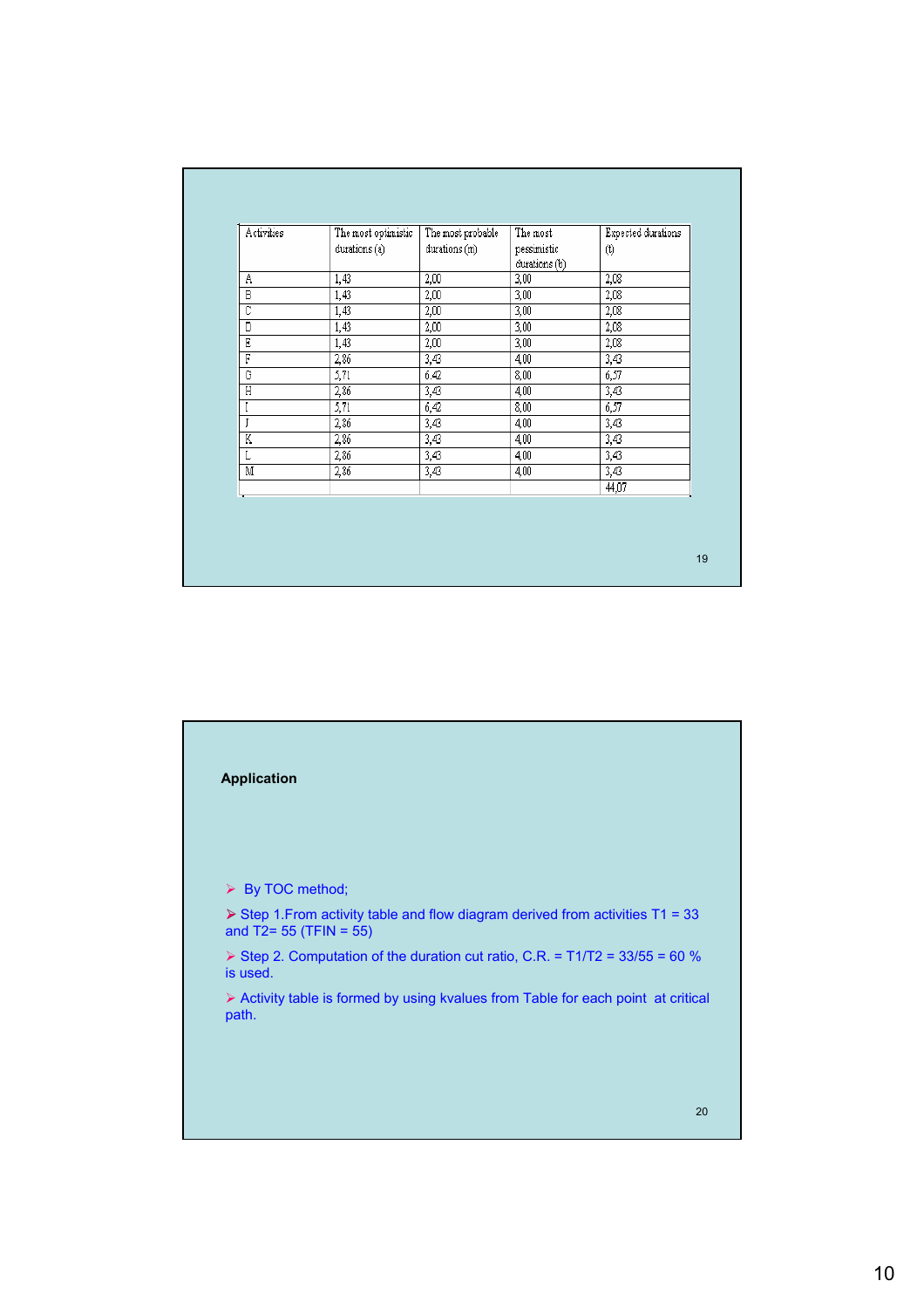| $\overline{0}$<br>Very high<br>$\overline{0}$<br>High<br>1/4<br>High<br>1/4<br>1/2<br>Moderate<br>1/2<br>Moderate<br>3/4<br>3/4<br>Low<br>Low<br>1.0<br>Very low<br>1.0<br>Very low<br>$\overline{c}$<br>E<br>G<br>Ā<br>$\overline{\mathbb{M}}$<br>I<br>J<br>$\overline{\mathbf{0}}$<br>1/4<br>1/4<br>$\boldsymbol{0}$<br>1/4<br>1/4<br>1/4<br>$\overline{1/2}$<br>$\overline{\frac{3}{4}}$<br>Easiness<br>3/4<br>3/4<br>1.0<br>1/2<br>3/4 | Importance |  | $k_A^{\scriptscriptstyle\#}$ |  | Easiness |  | $k_A^{\mathit{m}}$ |  |  |
|--------------------------------------------------------------------------------------------------------------------------------------------------------------------------------------------------------------------------------------------------------------------------------------------------------------------------------------------------------------------------------------------------------------------------------------------|------------|--|------------------------------|--|----------|--|--------------------|--|--|
|                                                                                                                                                                                                                                                                                                                                                                                                                                            | Very high  |  |                              |  |          |  |                    |  |  |
|                                                                                                                                                                                                                                                                                                                                                                                                                                            |            |  |                              |  |          |  |                    |  |  |
|                                                                                                                                                                                                                                                                                                                                                                                                                                            |            |  |                              |  |          |  |                    |  |  |
|                                                                                                                                                                                                                                                                                                                                                                                                                                            |            |  |                              |  |          |  |                    |  |  |
|                                                                                                                                                                                                                                                                                                                                                                                                                                            |            |  |                              |  |          |  |                    |  |  |
|                                                                                                                                                                                                                                                                                                                                                                                                                                            | Activity   |  |                              |  |          |  |                    |  |  |
|                                                                                                                                                                                                                                                                                                                                                                                                                                            | Importance |  |                              |  |          |  |                    |  |  |

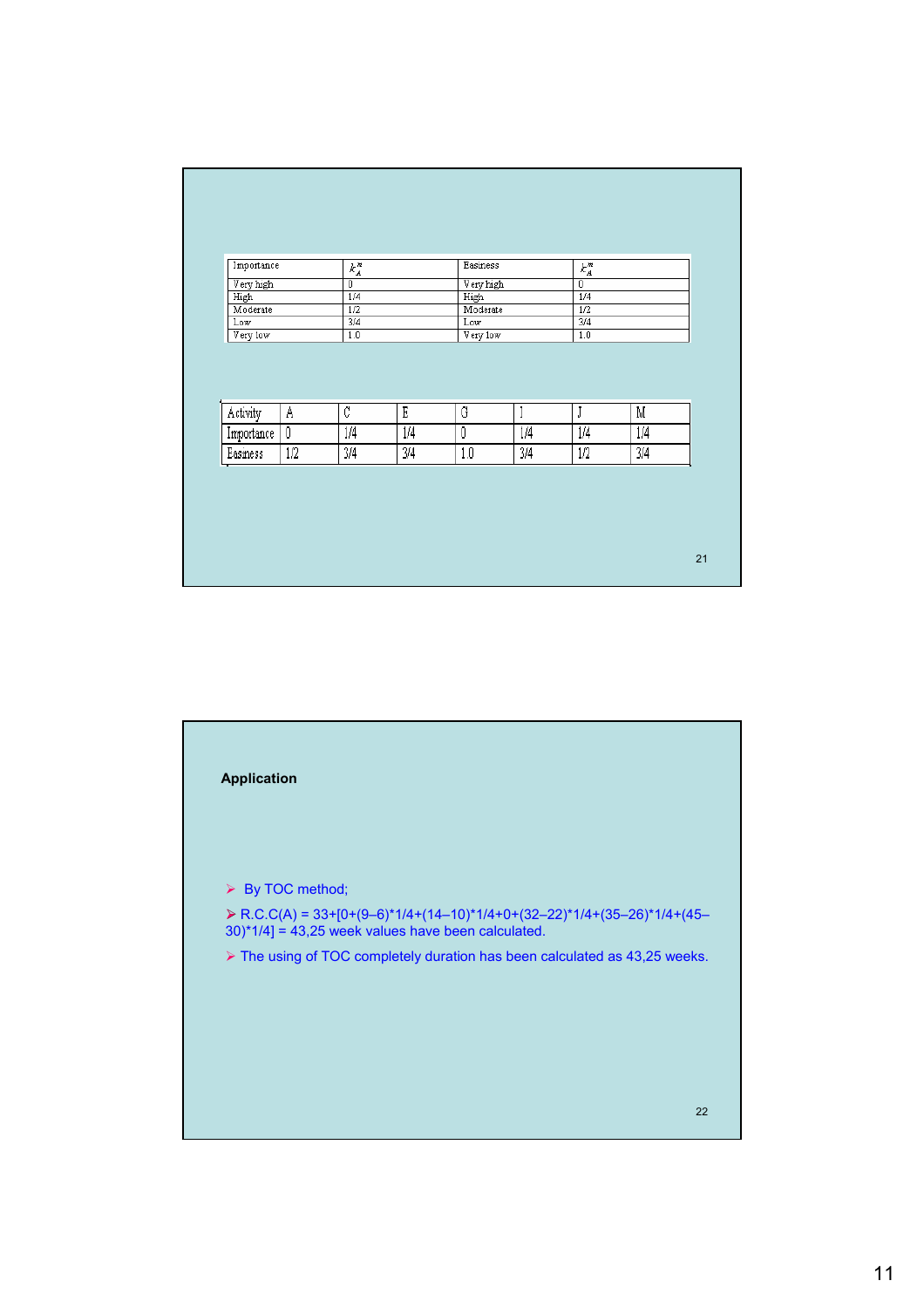

| Easy preparation<br>Gantt<br>elements.<br>٠<br>CPM<br>delay.<br>project.<br>٠                                       | All steps can be seen with execution data and all<br>The activities on the critical path have no float<br>time, therefore limited resources must be first<br>assigned to those activities to avoid project<br>Here the user is required to think through a<br>project logically and with sufficient detail to<br>establish firm, clear, project objectives, activities<br>and specifications. This minimizes the chance of<br>overboking necessary activities and goals of a | ٠ | Does not show the interdependencies of the<br>activities.<br>Cannot show the result of either an early or a late<br>start in activity.<br>Does not show the uncertainty involved in<br>performing the activity and, therefore, does not<br>submit itself to sensitivity analysis.<br>Considers only bgical constraints during planning,<br>which is not the real world of a construction<br>process.<br>Duration is estimated once only. |
|---------------------------------------------------------------------------------------------------------------------|------------------------------------------------------------------------------------------------------------------------------------------------------------------------------------------------------------------------------------------------------------------------------------------------------------------------------------------------------------------------------------------------------------------------------------------------------------------------------|---|------------------------------------------------------------------------------------------------------------------------------------------------------------------------------------------------------------------------------------------------------------------------------------------------------------------------------------------------------------------------------------------------------------------------------------------|
|                                                                                                                     |                                                                                                                                                                                                                                                                                                                                                                                                                                                                              |   |                                                                                                                                                                                                                                                                                                                                                                                                                                          |
|                                                                                                                     |                                                                                                                                                                                                                                                                                                                                                                                                                                                                              |   |                                                                                                                                                                                                                                                                                                                                                                                                                                          |
| PERT<br>taken.<br>accommodated.                                                                                     | It serves as a necessary tool when the condition<br>is changed to administration. It researches<br>diverse effects. It lists all effects before<br>executing other steps, so precautions can be<br>Helps how sources can be transferred critical<br>activities, which affects result duration. All helps<br>are served to administration from non critical to<br>important critical activities. Makes multi-<br>estimation a possibility so indefiniteness can be            | ٠ | Probability distribution which assumed in beta<br>curved is not based on theoretical foundation or<br>investization.<br>Calculates duration variance between<br>the<br>beginning and end of the projects and deals with<br>independence of activities.<br>Estimation of the most optimistic and pessimistic<br>and probable duration is not easy and all activities<br>are dependent on subjective ideas.                                |
| <b>TOC</b><br>and establish related buffers.<br>project schedule.<br>length rationally.<br>deal with human behavior | Uses systematic approach to find critical chain<br>Emphasizes both strategic (global ka) and<br>practical (local $k_A^m$ ) aspects to control the<br>Proposes guidelines to establish various buffers<br>and activity duration cut to shorten the project<br>Focuses very much on how senior management                                                                                                                                                                      | ٠ | Lack of guidelines to establish project, feeding and<br>resource buffers.<br>All dynamic factors, the activity duration and<br>project length should be included for correct<br>management of the Project Schedule.                                                                                                                                                                                                                      |